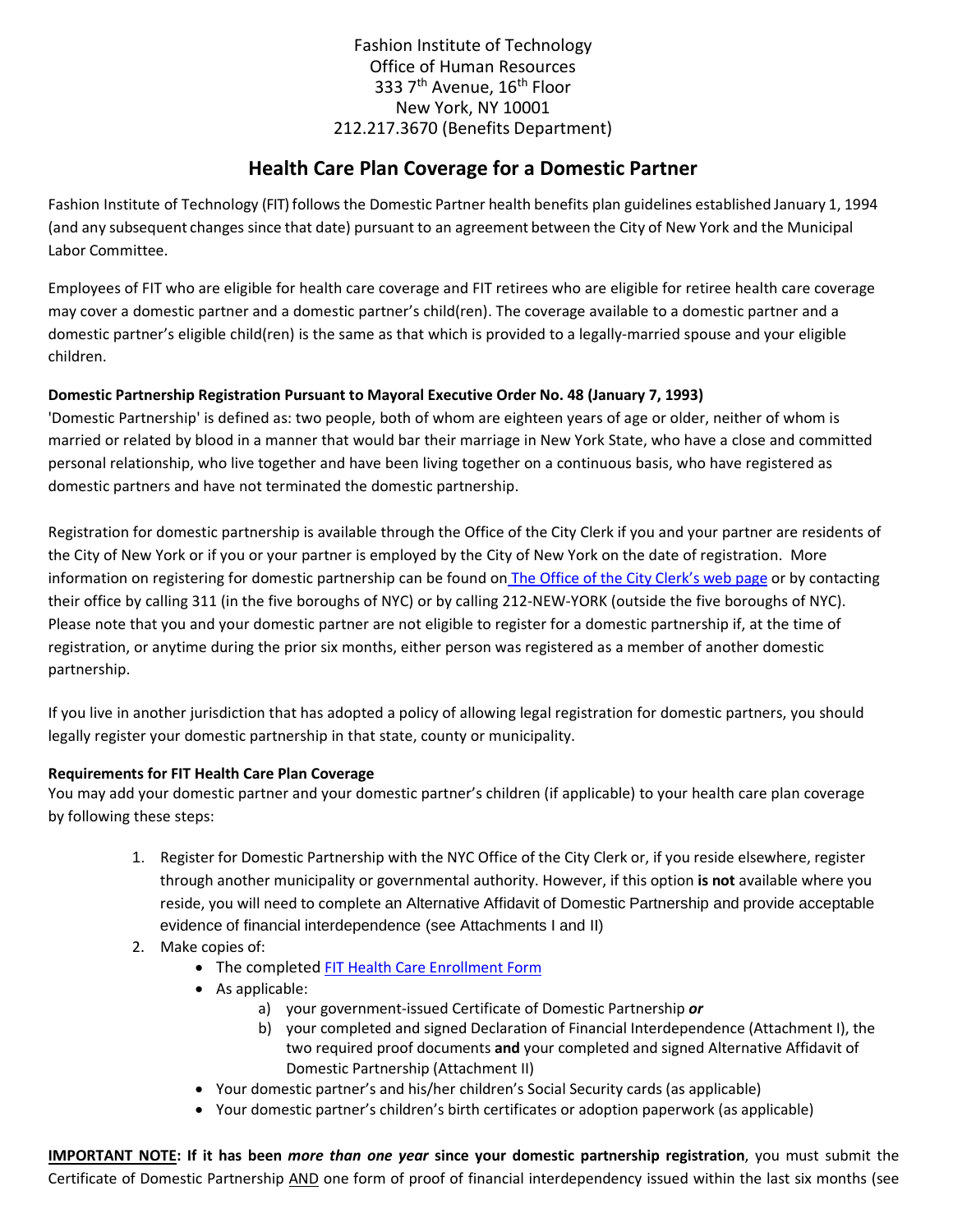- 3. Submit the copies to a Benefits Representative in FIT's Office of Human Resources. Documents may be submitted:
	- Via email scan and send to [hr\\_benefit@fitnyc.edu](mailto:hr_benefit@fitnyc.edu) *or*
	- In person 333  $7<sup>th</sup>$  Avenue, 16<sup>th</sup> Floor

#### **UCE of FIT Welfare Trust Fund Coverage**

A domestic partner and a domestic partner's child(ren) may also be covered by UCE of FIT Welfare Trust Fund benefits. The coverage available to a domestic partner and a domestic partner's child(ren) is the same as that which is provided to a legally-married spouse and your eligible children. Please note that you must complete and submit a UCE of FIT Welfare Trust Fund enrollment form and copies of the same supporting documentation you have provided to the FIT Benefits Representative in order for a domestic partner and a domestic partner's child(ren) to be enrolled. Please visit their office located in Business and Liberal Arts Building, Room B902, or contact them at 212.217.3377.

#### **Coverage Start Date**

The Office of Human Resources and the UCE of FIT Welfare Trust Fund (if applicable) will process the requested enrollment(s) and benefits coverage will begin in accordance with the rules of the FIT Health Care Plan, the UCE of FIT Welfare Trust Fund, and/or the New York City Health Benefits Program (if you are a retiree). Please consult with a Benefits Representative to receive an exact coverage start date.

#### **IMPORTANT NOTE: TAX CONSEQUENCESOF HEALTH CARE PLAN COVERAGE FOR A DOMESTIC PARTNER**

If your domestic partner is not a 'dependent' as defined in Internal Revenue Code (IRC) Section 152, the value of the coverage attributable to your domestic partner must be treated as part of your gross income for federal tax purposes. (State and local tax treatment will vary among jurisdictions.) Consequently, unless you have indicated and provided proof to the Office of Human Resources that your domestic partner is a dependent as defined in IRC section 152 by completing, signing, and submitting the statement found on the following page, the value of the coverage attributable to your domestic partner (referred to as "Imputed Income") will be applied to each of your regular paychecks and you will be taxed accordingly. Please view the [current](http://www.fitnyc.edu/documents/hr/benefits-taxation-applied-for-dp-covg.pdf)  [imputed income information](http://www.fitnyc.edu/documents/hr/benefits-taxation-applied-for-dp-covg.pdf) to determine the amount of Imputed Income that will be applied to each pay check. These amounts are subject to change anytime there is a health care plan premium change.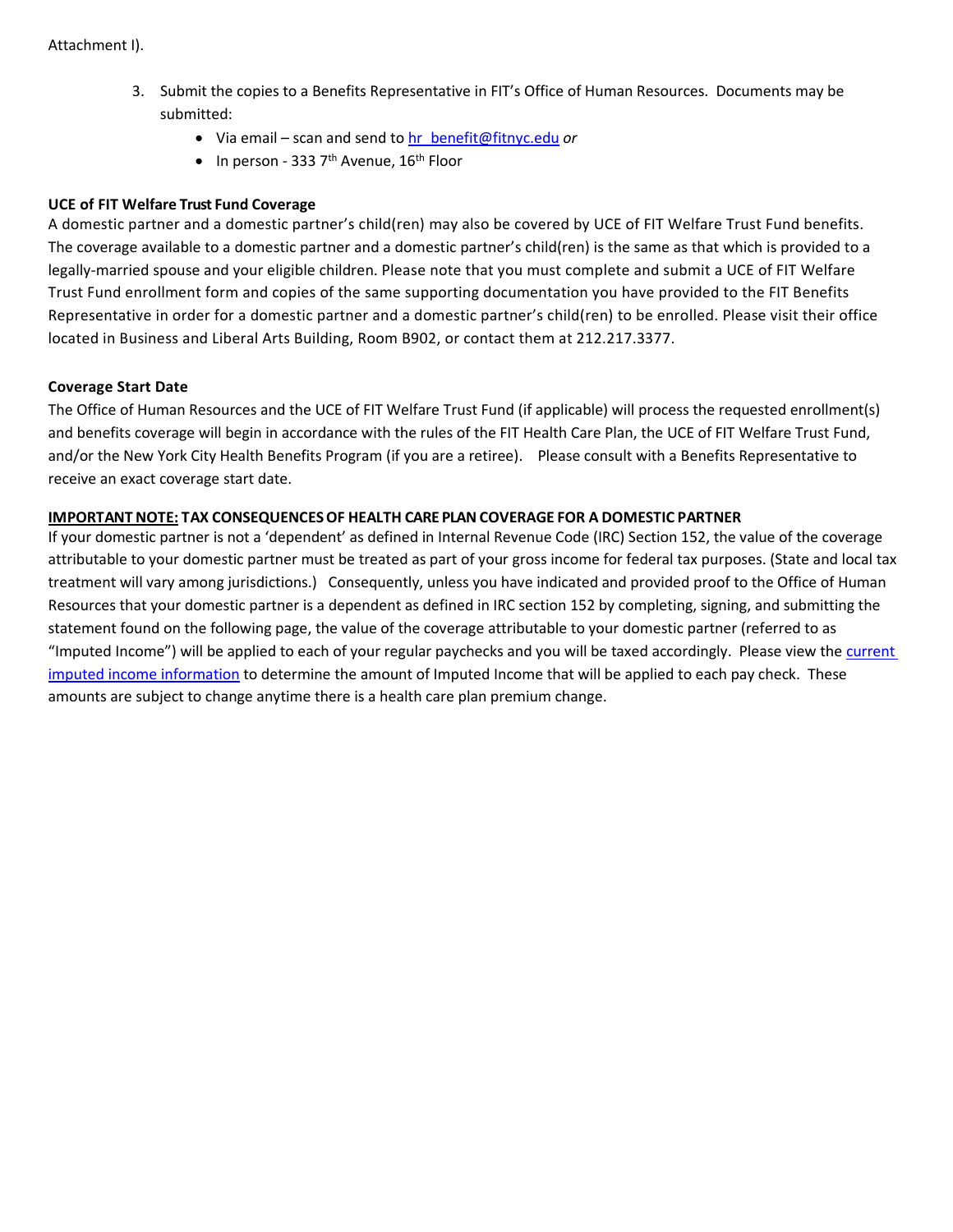#### **ATTACHMENT I**

#### **DECLARATION OF FINANCIAL INTERDEPENDENCE**

We the undersigned domestic partners, are financially interdependent. We submit the following two items of proof evidencing our financial interdependence.

- □ We have a joint bank account.
- □ We have a joint credit card.
- □ We are joint obligators on a loan.
- □ We jointly own our residence.
- □ We jointly appear as tenants on the lease for our residence.
- □ We keep a common household (household expenses, e.g. utility bills, telephone bills, joint public assistance budget, etc.).
- □ We jointly own a motor vehicle.
- □ We have executed wills naming each other as executor and/or beneficiary.
- □ We have granted each other durable powers of attorney.
- □ We have conferred upon each other authority to make health care decisions (e.g., health care power of attorney).
- □ At least one of us has designated the other as a beneficiary under a retirement benefits account.
- □ Other item of proof as is sufficient to establish economic interdependency under the circumstances of the particular case (specify).
- □ Other item of proof as is sufficient to establish economic interdependency under the circumstances of the particular case (specify).

PRINT NAME PRINT NAME

SIGNATURE SIGNATURE SIGNATURE SIGNATURE SIGNATURE SIGNATURE SIGNATURE SIGNATURE SIGNATURE SIGNATURE SIGNATURE SIGNATURE SIGNATURE SIGNATURE SIGNATURE SIGNATURE SIGNATURE SIGNATURE SIGNATURE SIGNATURE SIGNATURE SIGNATURE SI

**NOTARY PUBLIC**

Sworn to before me this

day \_\_\_\_\_\_\_\_\_\_\_\_\_\_\_, 20\_\_\_\_\_\_\_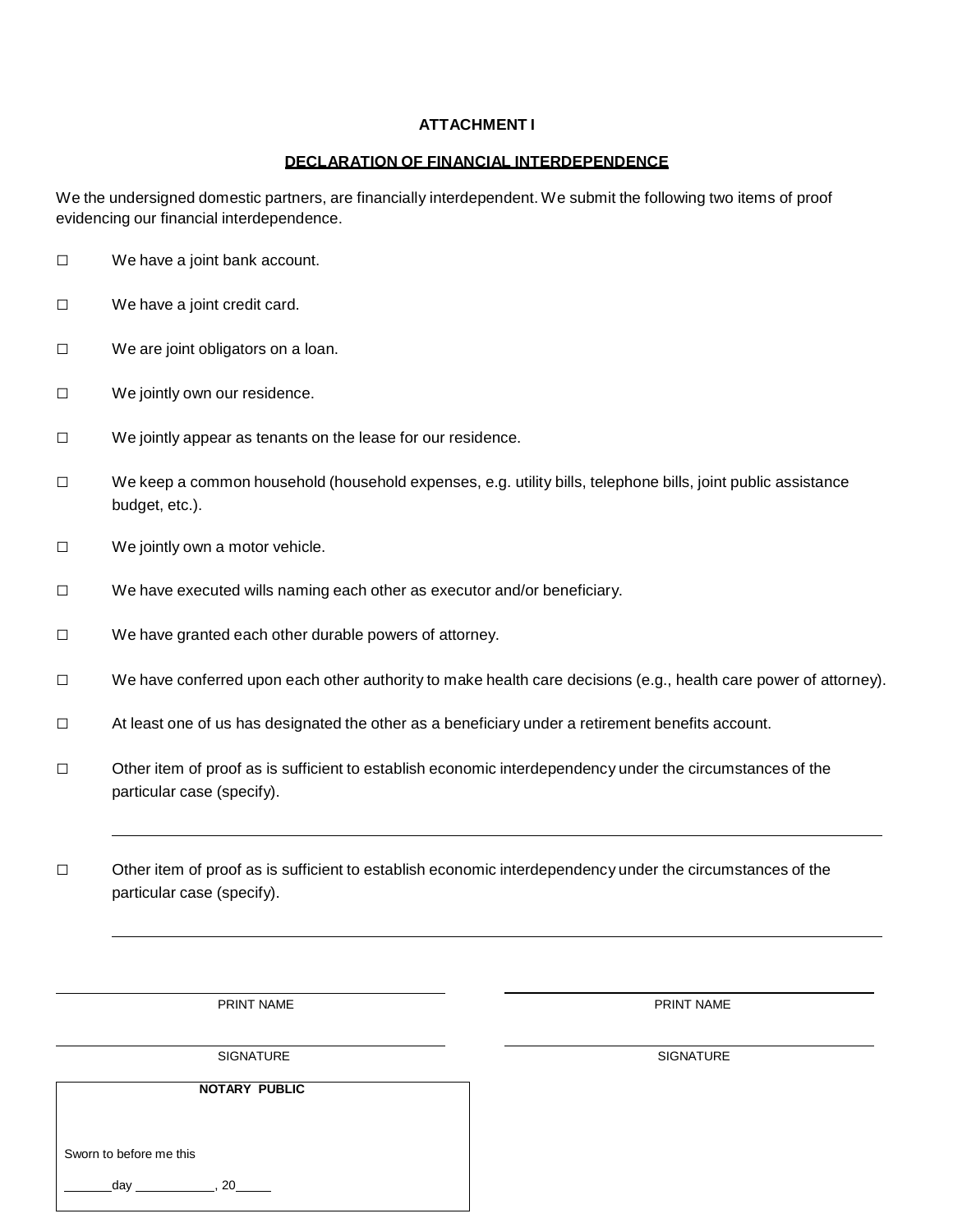#### **ATTACHMENT II**

#### **ALTERNATIVE AFFIDAVIT OF DOMESTIC PARTNERSHIP**

| STATE OF              |        |  |
|-----------------------|--------|--|
|                       | ٠<br>٠ |  |
| <b>SS.: COUNTY OF</b> |        |  |

The undersigned, being duly sworn, depose and declare as follows: We are both eighteen years of age or older and unmarried. We are not related by blood in a manner that would bar marriage under the laws of the State of New York. We have a close and committed personal relationship. We have been living together on a continuous basis prior to the date of this affidavit. One of us is either employed by the Fashion Institute of Technology or is retired from the Fashion Institute of Technology and covered by FIT's health care plan or the New York City Health Benefits Program. Neither of us has been registered as a member of another domestic partnership within the last six (6) months.

PRINT NAME PRINT NAME

SIGNATURE SIGNATURE SERVICES IN THE SERVICE OF SALES AND SALES SANDWARE SERVICES IN THE SALES OF SALES AND SALES AND SALES AND SALES AND SALES AND SALES AND SALES AND SALES AND SALES AND SALES AND SALES AND SALES AND SALES

| <b>NOTARY PUBLIC</b> |                         |            |  |
|----------------------|-------------------------|------------|--|
|                      |                         |            |  |
|                      | Sworn to before me this |            |  |
|                      |                         | $day$ , 20 |  |
|                      |                         |            |  |